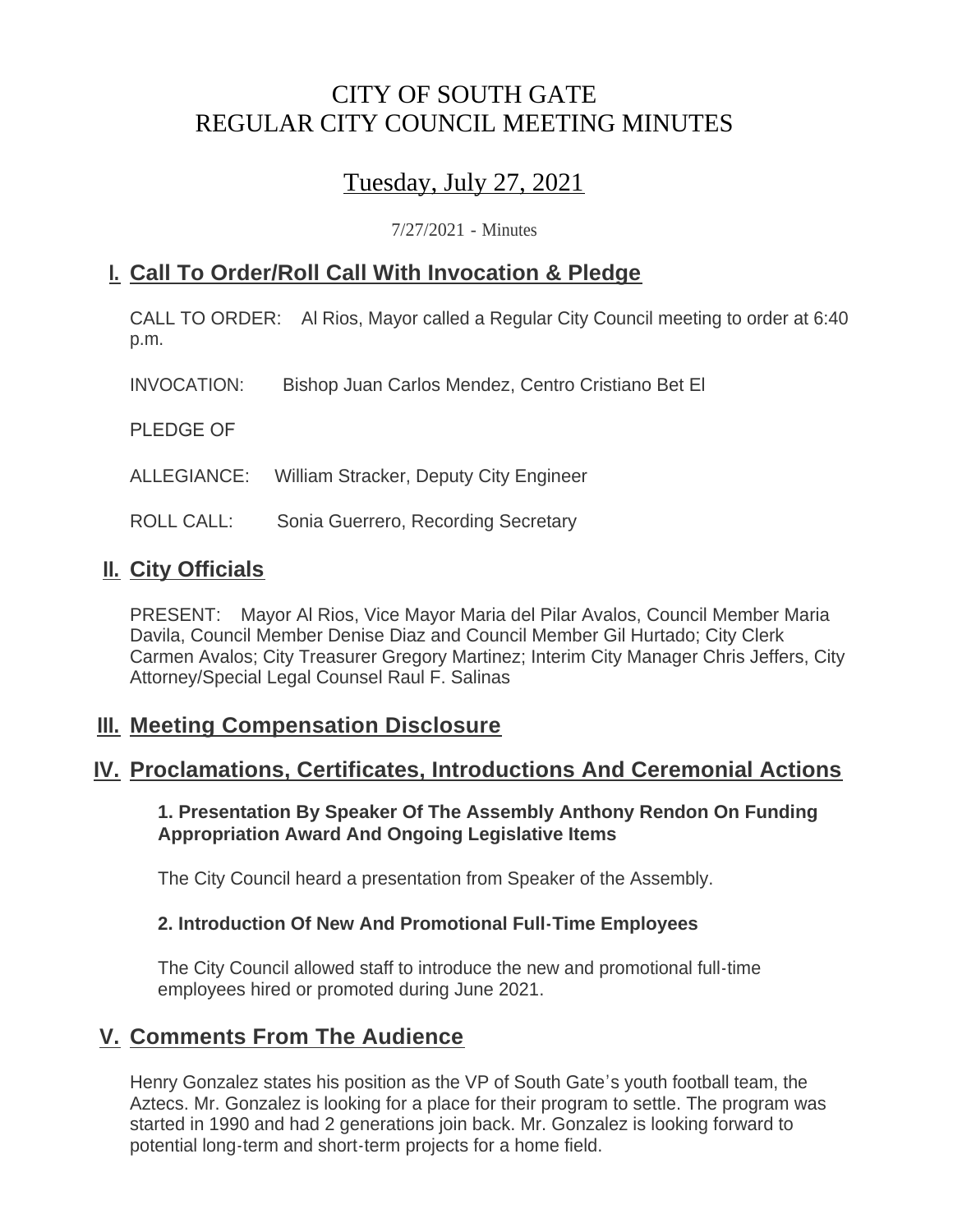Bill De Witt supports Henry's efforts to continue the expansion of the youth football program. Mr. De Witt is the current treasurer of the museum and stated that he will be receiving a check from City of South Gate totaling the amount of \$14,000. It was decided to write the check and give it back to the community, specifically the city parks.

Joseph Ruiz spoke on behalf of the youth football program. Mr. Ruiz states that the program has been expanding for 30 years and at one point there was about 100-200 members. He added that the program has been affected by Covid-19 and struggled to maintain balance. Mr. Ruiz highlighted that the program has helped keep children off the streets and created a family community. Mr. Ruiz suggests the idea of naming a field after Henry C. Gonzalez.

Roger spoke on the behalf of the youth football team, and his experience being part of the program. He attended Cal Poly and became a P.E teacher and football coach at Southeast High School. Roger believes it is important for the youth to find a place to find home. He states that the youth have lost structure since Covid started, and they are suffering. Roger expressed that the youth program brings discipline and balance.

Steve Medina is in support of the youth program receiving a home. He believes that Mr. Gonzalez should get recognized for his efforts towards the community. Mr. Medina stated a concern that many students believe that going to schools in Downey provide them with better opportunities. He wants the youth program to have a home here in their city.

Ramon Altamirano is the current Southeast football's head varsity coach and is speaking on behalf of the youth program. Mr. Altamirano states that Mr. Gonzalez was always present rain or shine with his program and continues to make a change for the young to make better decisions. For this reason, he believes that having a field would be beneficial to the enrichment of the youth in South Gate.

Mr. Dominguez followed up on the last City Council meeting vote regarding GATE, and the funding of the GATE. Mr. Dominguez expresses concern about the council choosing option B, after the Vice Major spoke and had made points that Mr. Dominguez agreed with. Mr. Dominguez states that he understands the thoughtfulness and consideration of drivers and residents, however, believes that the numbers should influence the vote.

Danny Wong, athletic director from Texas spoke in support of Aztec football team and practice fields.

Angie spoke about her concerns regarding City Clerk Avalos working for another city. She would like to see the position be appointed and not elected.

Patricia Camacho, Congresswoman Barragan Office updated everyone on the work of the Congresswoman in Washington and funding for local projects.

Adolfo Varas, thanked Vice Mayor Avalos and Council Member Hurtado for attending the grand opening of Glam Nails and Spa. He is also concerned with City Clerk Avalos working for another city and not attending South Gate Council Meetings.

Robert Montalvo thanked Chief Davis for his years of service to South Gate. Mr. Montalvo supports the efforts of the Aztec youth football league. Finally, he asked about the status of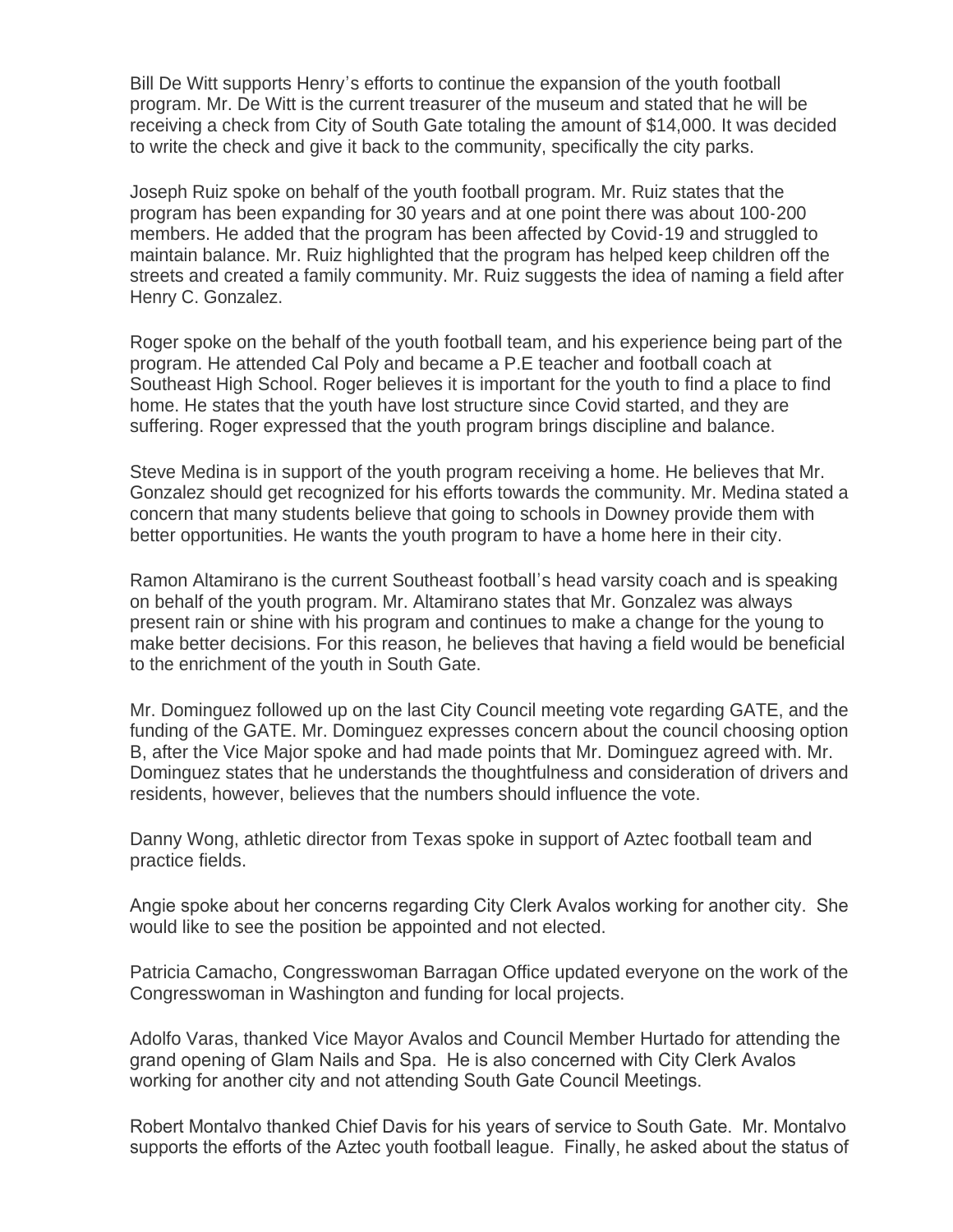supports the efforts of the Aztec youth football league. Finally, he asked about the status of a request he made to look into waiving the business license fee for this year.

Liz Ruiz thanked Chief Davis for his support of her work with feral cats. She is also concerned with the City Clerk moonlighting on other jobs and possible lawsuits against the City because she is not doing her job.

Cindy Esquivel and Candice thanked Chief Davis for his years of service to South Gate.

Josh Barron thanked Chief Davis for his years of service for the City of South Gate. He also updated the community on activities going on at the Parks. He also supports the efforts of the Aztec youth football league.

## **Reports And Comments From City Officials VI.**

Steve Costley, Interim Director of Parks and Recreation announced that there is a small lending library put up by Assembly Member Rendon's Office in the front of the Seaborg House. Vaccine Clinics have been available at South Gate Park and a mobile clinic has been onsite for the Concert in the Parks events.

Grace Martin, Interim Director of Community Development reminded everyone that there will be a Housing Workshop tomorrow at City Hall.

Chris Jeffers, Interim City Manager stated that the City of South Gate submitted a document in response to the Public Hearing held in the City of Downey on their Specific Plan Document and submitted a letter of opposition in response to SB9 to the Senate.

Mr. Jeffers thanked Chief Davis on behalf of staff for his work with the City of South Gate.

Raul F. Salinas thanked Chief Davis for his work with the City of South Gate.

Council Member Davila stated her support for the Aztec Youth Football Organization and honoring Council Member Gonzalez. Council Member Davila requested that staff look into the use of golf course and report back to Council.

Council Member Diaz thanked Mr. De Witt for his dedication for the City of South Gate and supports the Aztec Youth Football Organization and honoring Council Member Gonzalez. She thanked the Police Department for support of clean up this past Saturday and the youth participants where able to go to a Justin Bieber concert. She announced that there is a Krispy Kreme fundraiser to help a local South Gate student raise money to pay for his airline ticket to get to Massachusetts Institute of Technology (MIT).

Council Member Hurtado also supports the Aztec Youth Football Organization and honoring Council Member Gonzalez. Council Member Hurtado attend the ICFA meeting, and they are working on some funding mechanisms for housing opportunities throughout the State of California.

Council Member Hurtado attended the City of Downey meeting to voice his concerns about the project bordering the Hollydale area and the project is at a minimum of over 700 units. He also encouraged everyone to consider getting vaccinated and appreciates the fact that the City Manager addressed the concerns of SB9.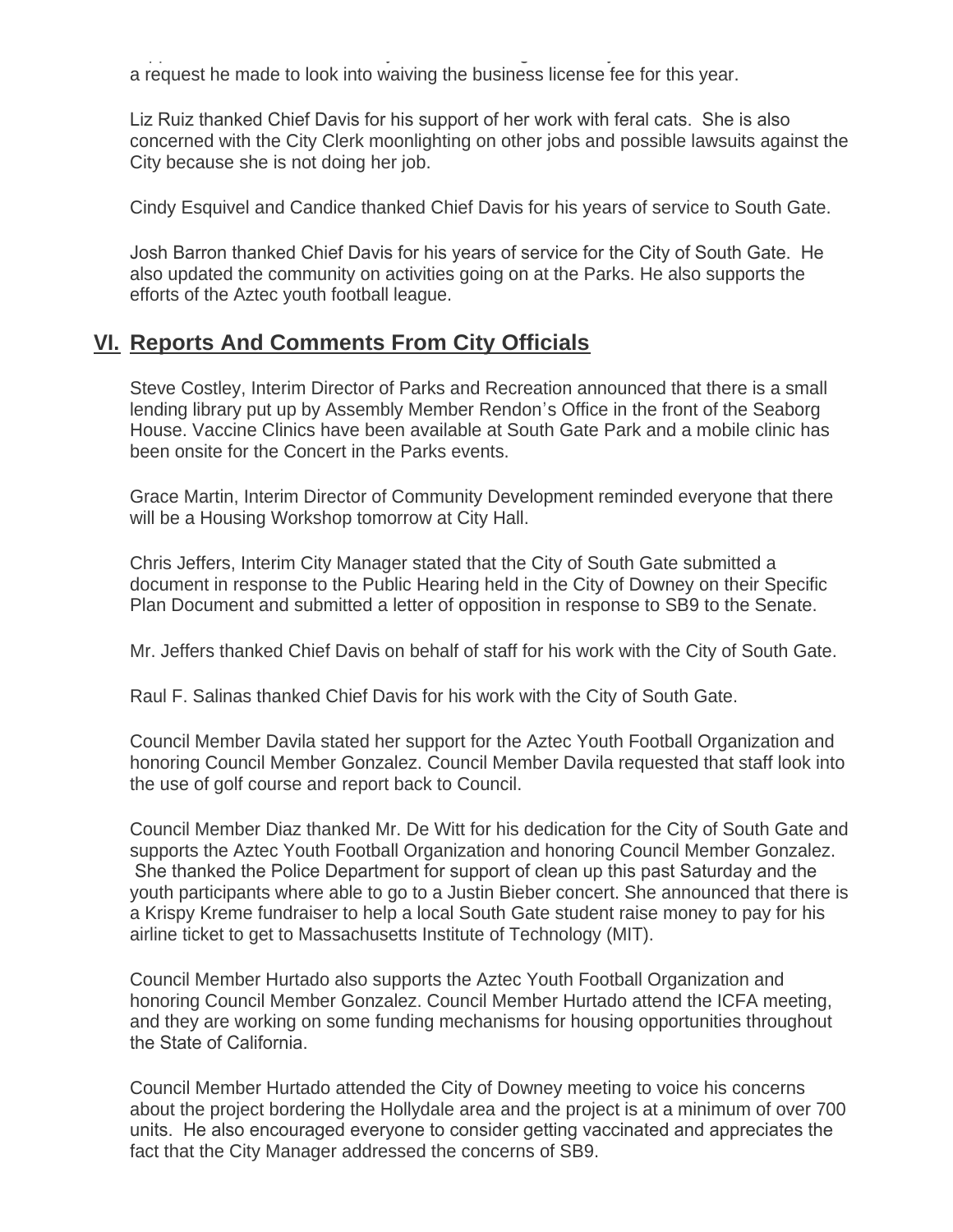Each member of the City Council wished Chief Davis success with his retirement and thanked him for his years of service to the City of South Gate.

City Treasurer Martinez and City Clerk Avalos wished Chief Davis success with his retirement and thanked him for his years of service to the City of South Gate.

Carmen Avalos, City Clerk stated that she attended a City Clerk's Summit to discuss the upcoming recall election and local vote centers. She reminded everyone that has an active committee that the Form 460 is due August 2nd. At the June 22nd City Council Meeting the City Council adopted a Resolution to change the current election cycle. The next election will be November 2022 and the voters will be receiving a post card sent out by the County of Los Angeles and City of South Gate informing them of the change.

Vice Mayor Avalos stated her support for the Aztec Youth Football Organization and honoring Council Member Gonzalez. The Vice Mayor encouraged residents to get vaccinated and continue to wear a mask.

Mayor Rios stated his support for the Aztec Youth Football Organization and honoring Council Member Gonzalez. The Mayor encouraged the residents to get vaccinated and to save water. The reserve for the water is low and we could be facing serious shortages. There are going to be a few more budget meetings coming up and we welcome feedback on the process. On August 3rd ELAC will be having an open house and will be using some State funding to reduce the cost of tuition.

**RECESS** The City Council recessed at 8:55 p.m., and reconvened at 9:00 p.m., with 4 Members of Council present

## **Consent Calendar Items VII.**

Agenda Items 3, 4, 5, 6, 7, 8, 9, 10, 11, 13 and 14 were unanimously approved by motion of Council Member Davila and seconded by Council Member Hurtado. Item 8 was pulled for separate discussion.

Roll Call: Council Member Davila; yes, Council Member Diaz, yes; Council Member Hurtado, yes; Vice Mayor Avalos, yes; Mayor Rios, yes

### **3. Ordinance No. 2021-08-CC Amending Section 13.100 (Solid Waste Handling And Recycling Services)**

The City Council unanimously waived the reading in full and adopted Ordinance No. 2021-08-CC entitled - An Ordinance of the City Council of the City of South Gate, California to add Part 8. Recycling of Commercial Solid Waste and Organic Waste, and Sections 13.100.430 (Definitions), 13.100.440 (Commercial Solid Waste Recycling), 13.100.450 (Organic Waste Recycling), 13.100.460 (Fees) and 13.100.470 (Enforcement Provisions), to Chapter 13.100 (Solid Waste Handling and Recycling Services), of Title 13 (Franchises), of the South Gate Municipal Code during the consent calendar.

## **4. Resolution Amending Salary Resolution 6454 To Update Job Specification**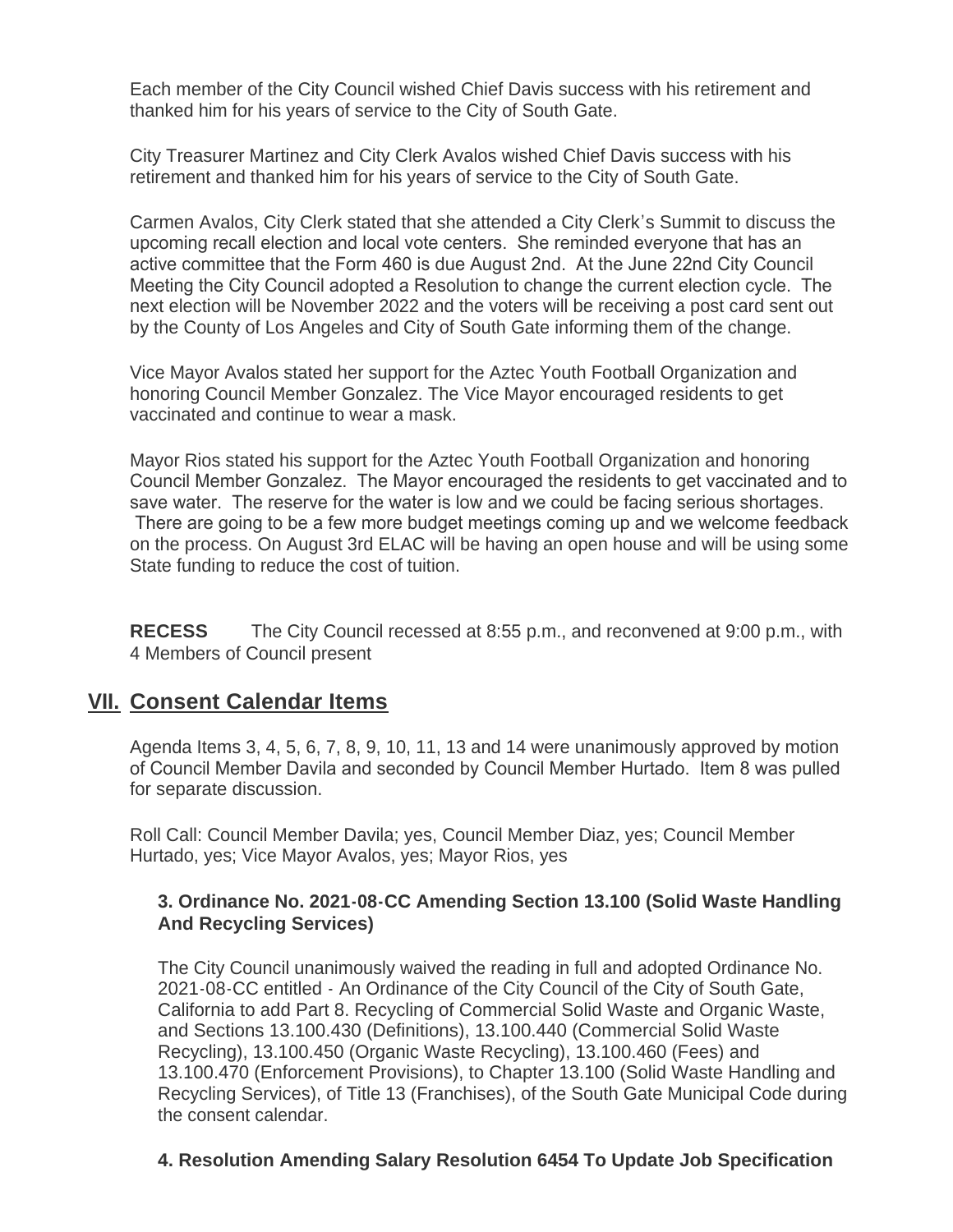#### **4. Resolution Amending Salary Resolution 6454 To Update Job Specification For Equipment Maintenance Superintendent**

The City Council unanimously adopted Resolution No. 2021-32-CC entitled - A Resolution of the City Council of the City of South Gate, California amending Resolution No. 6454 (Salary Resolution and Position Classification Plan) to update the job specification of the Equipment Maintenance Superintendent position in the Public Works Department during the consent calendar.

## **5. Resolution Amending Budget For Fiscal Year 2021/22**

The City Council unanimously adopted Resolution No. 2021-33-CC entitled - A Resolution of the City Council of the City of South Gate, California amending the budget to the Fiscal Year 2021/22 Annual Action Plan to incorporate additional Community Development Block Grant funding in the amount of \$21,419.

#### **6. Amendment No. 2 To Contract No. 3410 With Parkwood Landscape, Inc. For Landscape Maintenance Services**

The City Council unanimously approved A and B during consent calendar.

a. Amendment No. 2 to Contract No. 3410 with Parkwood Landscape Maintenance, Inc., extending landscaping maintenance services through October 31, 2021, on a month-to-month basis, retroactively effective July 1, 2021, and increasing the scope of work for steam cleaning maintenance services of bus shelters, benches and sidewalks on Firestone Boulevard, Atlantic Avenue and Long Beach Boulevard, retroactively effective May 10, 2021, for an amount not-to-exceed \$91,908; and

b. Authorized the Mayor to execute Amendment No. 2 in a form acceptable to the City Attorney.

#### **7. Agreement With MV Cheng & Associates For Additional Staffing Services**

The City Council unanimously approved A and B during consent calendar.

a. Professional Services Agreement (Contract No. 2021-94-CC) with MV Cheng & Associates for the procurement of professional financial and accounting staff on an asneeded and temporary basis through June 30, 2022, in an amount not-to-exceed \$300,000; and

b. Authorized the Mayor to execute the Professional Services Agreement in a form acceptable to the City Attorney.

### **8. Amendment No. 3 To Contract No. 3525 With Southeast Area Animal Control For Animal Control And Sheltering Services**

The City Council unanimously approved A and B by motion of Council Member Davila and seconded by Council Member Hurtado.

ROLL CALL: Council Member Davila; yes, Council Member Diaz, yes; Council Member Hurtado, yes; Vice Mayor Avalos, yes; Mayor Rios, yes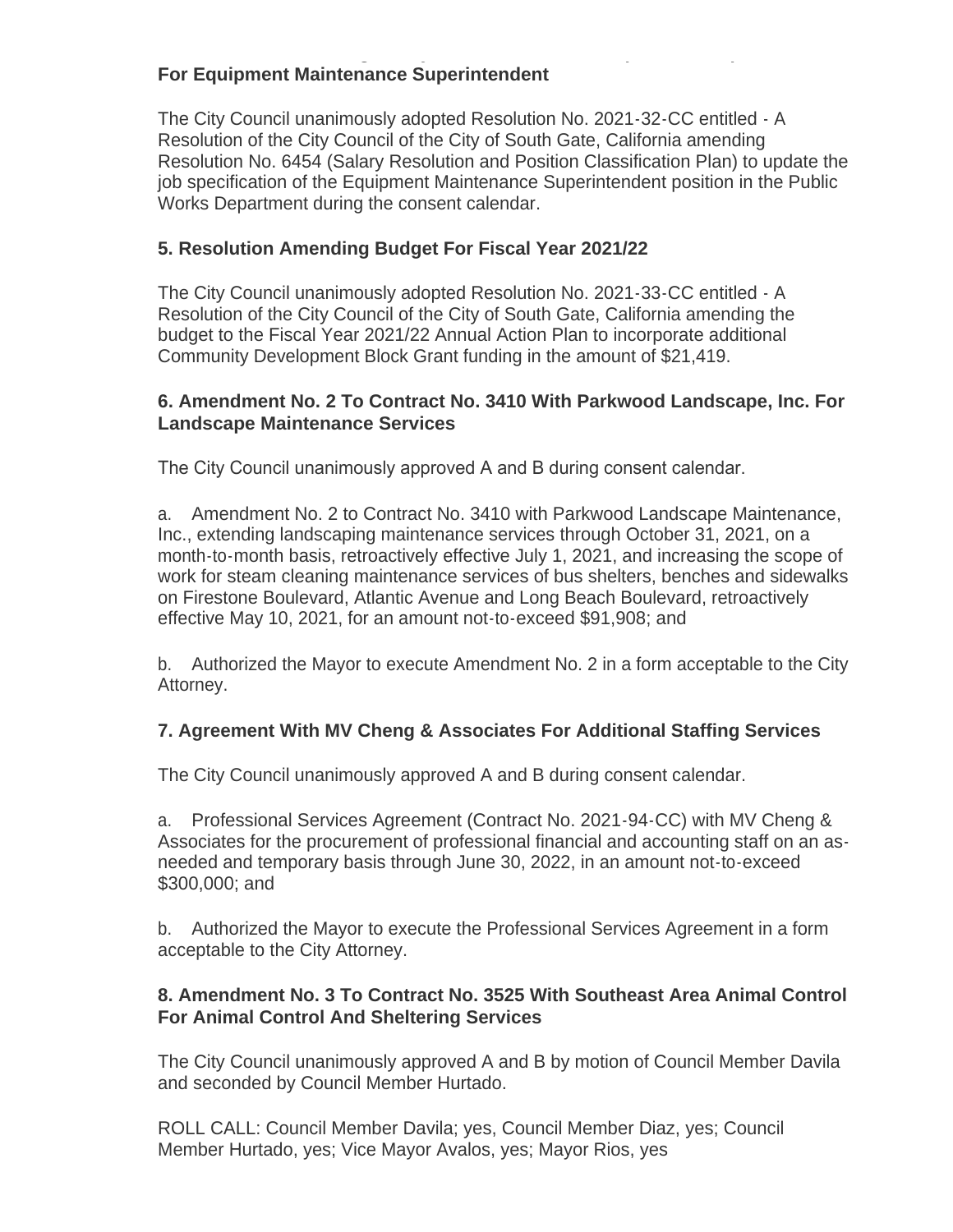a. Amendment No. 2 to Contract No. 3525 with the Southeast Area Animal Control Authority for animal control and sheltering services, retroactively effective July 1, 2021, for an amount not to exceed \$672,617 for Fiscal Year 2021/22; and

b. Authorized the Mayor to execute Amendment No. 2 in a form acceptable to the City Attorney.

## **9. Agreements With Telecom Law Firm For Specialize Legal Services And Consulting Services**

The City Council unanimously approved A, B, and C during consent calendar.

a. Agreement (Contract No. 2021-95-CC) with Telecom Law Firm, P.C. to provide specialized legal services on wireless and wired telecommunication law; and

b. Agreement (Contract No. 2021-96-CC) with Telecom Law Firm, P.C. to provide wireless consulting services; and

c. Authorized the Mayor to execute both agreements in a form acceptable to the City Attorney.

## **10. Agreement With The Ports Of Los Angeles And Long Beach To Operate And Maintain Improvements And Structures On The Railroad Rights Of Way**

The City Council unanimously approved A, B, and C during consent calendar.

a. Master Joint Revocable Permit No. 17-07 (MJRP) (Contract No. 2021-99-CC) which grants the City rights to operate and maintain certain improvements and structures on the right-of-way underlying the Union Pacific Railroad, which permit is issued by the ports of Los Angeles and Long Beach, through the Boards of Harbor Commissioners.

b. Appropriating \$l4,420 in Water Funds and \$7,680 Gas Tax Funds to Account No. 411-731-71-6801 to fund the MJRP permit fees; and

c. Authorizing the Mayor to execute Master Joint Revocable Permit No. 17-07 in a form acceptable to the City Attorney.

### **11. Change Order Nos. 3 And 4 To Contract No 2020-43-CC With Sequel Contractors For Garfield Ave, Imperial Hwy And Firestone At Otis Improvements**

The City Council unanimously approved A, B, C and D during consent calendar.

a. Contract Change Order No. 3 to Contract No. 2020-43-CC with Sequel Contractors, Inc., to add improvements on the "Garfield Avenue, From South City Limit to Jefferson Avenue, and Imperial Highway, From West City Limit to East City Limit, City Project No. 413-ST, Federal Project No. STPL-5257(030)," in an amount not-toexceed \$139,120;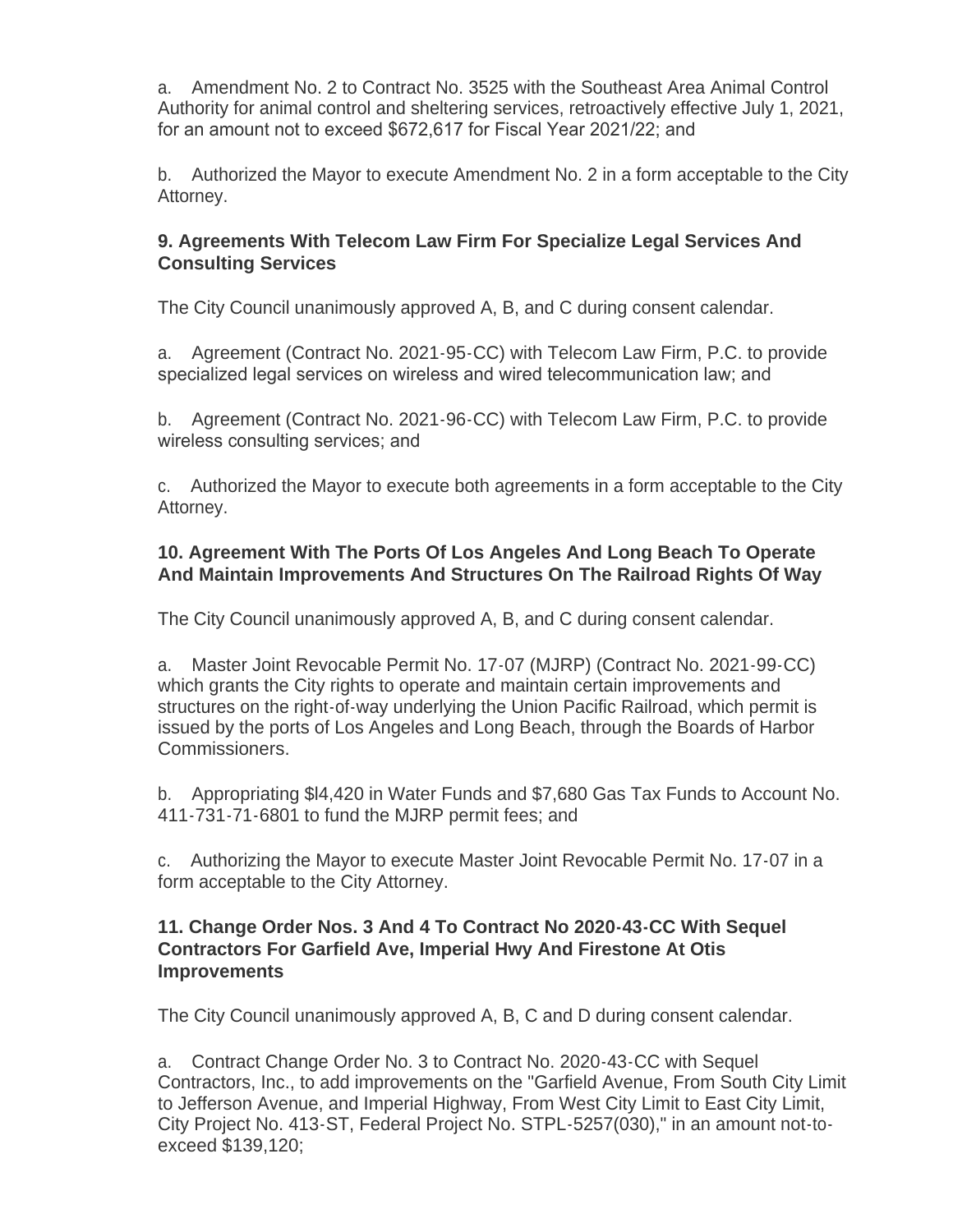b. Contract Change Order No. 4 to Contract No. 2020-43-CC with Sequel Contractors, Inc., to add improvements on the "Firestone Boulevard and Otis Street Improvements and Imperial Highway Center Median, City Project No. 496-ST, Federal Project No. HSIPL- 5257(032)," in an amount not- to-exceed \$81,439;

c. Authorized the Assistant City Manager/Director of Public Works to execute Contract Change Order Nos. 3 and 4 to Contract No. 2020-43-CC; and

d. Authorized the Interim Director of Administrative Services to transfer \$140,000 in Metro Measure R Funds from Account No. 311-790-31-9457 (Capital Projects Fund-Firestone/Otis Widening & Imperial Hwy Median) to Account No. 311-790-31-9433 (Capital Projects Fund- Garfield/ Imperial Street Improvements) to partially fund CCO No. 3 to Contract No. 2020-43-CC.

## **12. This Item Was Removed From The Agenda.**

## **13. Annual Adoption Of The City's Annual Investment Policy**

The City Council unanimously adopted the City's Annual Statement of Investment Policy during consent calendar.

## **14. Minutes**

The City Council unanimously approving the Regular and Special Meeting minutes of June 22, 2021, during consent calendar.

## **Reports, Recommendations And Requests VIII.**

## **15. FY 2019-20 Audited Annual Comprehensive Financial Report**

The City Council unanimously received and filed the Fiscal Year 2019-2020 audited Annual Comprehensive Financial Report and presentation by motion of Council Member Hurtado and seconded by Mayor Rios.

Roll Call: Council Member Davila; yes, Council Member Diaz; yes, Council Member Hurtado, yes; Vice Mayor Avalos; yes, Mayor Rios, yes

## **16. Proposed Music Festival With Limited Alcohol Service**

The City Council unanimously approved A, B, and C by motion of Council Member Davila and seconded by Council Member Hurtado.

Roll Call: Council Member Davila; yes, Council Member Diaz; yes, Council Member Hurtado, yes; Vice Mayor Avalos; yes, Mayor Rios, yes

a. The request by Jack Leavitt for a Music Festival Event ("Event") with limited alcohol service at South Gate Park in August/September of 2022;

b. Directed staff, with the assistance of the City Attorney, to negotiate an agreement with the music festival producer and present the agreement to the City Council for